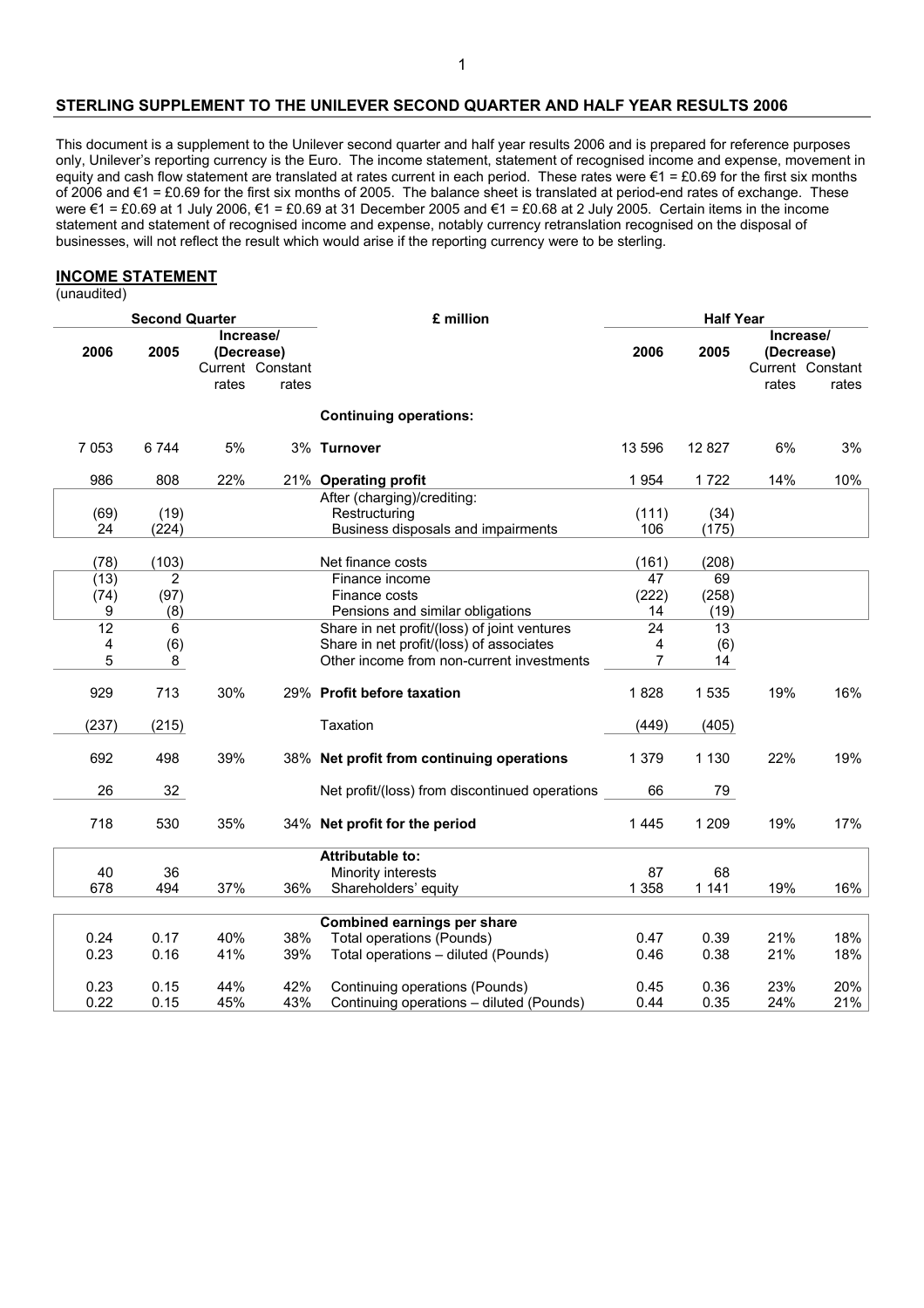# **STATEMENT OF RECOGNISED INCOME AND EXPENSE**

| (unaudited)                                                                                                                                                                 |                  |               |
|-----------------------------------------------------------------------------------------------------------------------------------------------------------------------------|------------------|---------------|
| £ million                                                                                                                                                                   | <b>Half Year</b> |               |
|                                                                                                                                                                             | 2006             | 2005          |
| Fair value gains/(losses) on financial instruments net of tax<br>Actuarial gains/(losses) on pension schemes net of tax<br>Currency retranslation gains/(losses) net of tax | 4<br>5<br>(196)  | 8<br>8<br>157 |
| Net income/(expense) recognised directly in equity                                                                                                                          | (187)            | 173           |
| Net profit for the period                                                                                                                                                   | 1445             | 1 209         |
| Total recognised income and expense for the period                                                                                                                          | 1 2 5 8          | 1 382         |
| Attributable to:                                                                                                                                                            |                  |               |
| Minority interests                                                                                                                                                          | 87               | 93            |
| Shareholders' equity                                                                                                                                                        | 1 1 7 1          | 1 289         |

#### **MOVEMENTS IN EQUITY**

| (unaudited)                                        |                  |         |
|----------------------------------------------------|------------------|---------|
| £ million                                          | <b>Half Year</b> |         |
|                                                    | 2006             | 2005    |
| Equity at 1 January                                | 6016             | 4 605   |
| Total recognised income and expense for the period | 1 258            | 1 3 8 2 |
| <b>Dividends</b>                                   | (870)            | (842)   |
| Conversion of preference shares                    |                  | 638     |
| (Purchase)/sale of treasury stock                  | (10)             | (197)   |
| Share option credit                                | 43               | 58      |
| Dividends paid to minority shareholders            | (67)             | (73)    |
| Currency retranslation gains/(losses) net of tax   | (2)              | (13)    |
| Other movements in equity                          | 4                |         |
| Equity at the end of the period                    | 6 3 7 2          | 5 5 5 8 |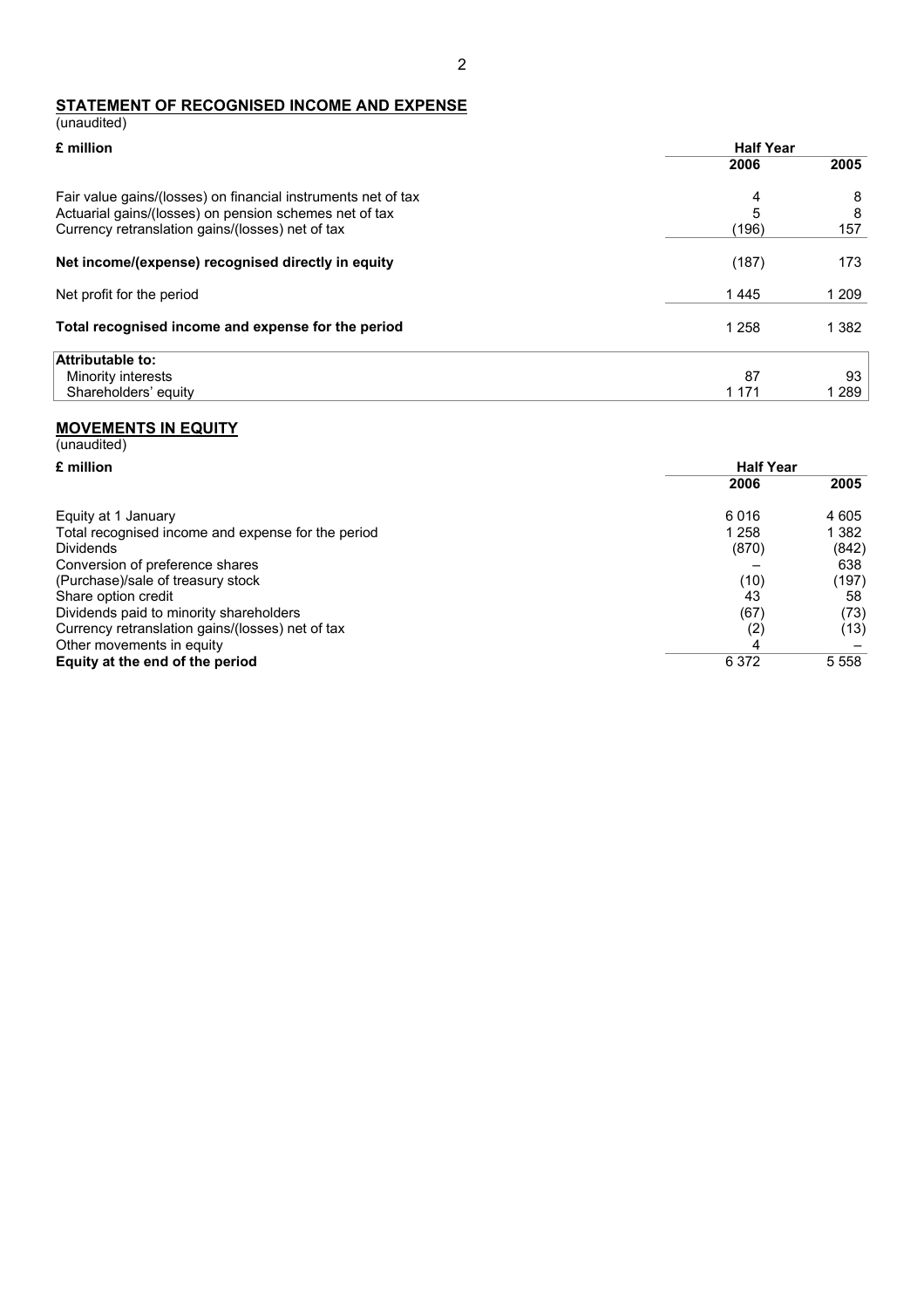#### **BALANCE SHEET**

(unaudited)

| £ million                                       | As at<br>1 July<br>2006 | As at<br>31 December<br>2005 | As at<br>2 July<br>2005 |
|-------------------------------------------------|-------------------------|------------------------------|-------------------------|
| Non-current assets                              |                         |                              |                         |
| Goodwill and intangible assets                  | 12 079                  | 12 3 9 3                     | 12 1 25                 |
| Property, plant and equipment                   | 4 2 5 5                 | 4 4 5 6                      | 4 3 7 5                 |
| Pension asset for funded schemes in surplus     | 762                     | 711                          | 488                     |
| Deferred tax assets                             | 1018                    | 1 1 6 9                      | 1 107                   |
| Other non-current assets                        | 741                     | 735                          | 843                     |
| <b>Total non-current assets</b>                 | 18 855                  | 19 4 64                      | 18 938                  |
| Assets held for sale                            | 338                     | 149                          | 253                     |
| <b>Current assets</b>                           |                         |                              |                         |
| Inventories                                     | 2698                    | 2819                         | 2 904                   |
| Trade and other current receivables             | 3 4 9 5                 | 3 3 1 5                      | 3642                    |
| Other financial assets                          | 206                     | 230                          | 252                     |
| Cash and cash equivalents                       | 1 1 0 2                 | 1 0 5 0                      | 1 0 8 1                 |
| <b>Total current assets</b>                     | 7 5 0 1                 | 7414                         | 7879                    |
| <b>Current liabilities</b>                      |                         |                              |                         |
| Borrowings due within one year                  | (4116)                  | (4079)                       | (5091)                  |
| Trade payables and other current liabilities    | (5537)                  | (5942)                       | (5841)                  |
| Restructuring and other provisions              | (344)                   | (442)                        | (667)                   |
| <b>Total current liabilities</b>                | (9997)                  | (10463)                      | (11 599)                |
| Net current assets/(liabilities)                | (2496)                  | (3049)                       | (3720)                  |
| <b>Total assets less current liabilities</b>    | 16 697                  | 16 5 64                      | 15471                   |
| Non-current liabilities                         |                         |                              |                         |
| Borrowings due after one year                   | 4 2 3 6                 | 4 4 3 2                      | 4 1 2 7                 |
| Pension liability for funded schemes in deficit | 1598                    | 1658                         | 1647                    |
| Pension liability for unfunded schemes          | 2725                    | 2884                         | 2 7 1 4                 |
| Restructuring and other provisions              | 543                     | 502                          | 248                     |
| Deferred tax liabilities                        | 659                     | 641                          | 580                     |
| Other non-current liabilities                   | 404                     | 413                          | 516                     |
| <b>Total non-current liabilities</b>            | 10 165                  | 10 530                       | 9832                    |
| Liabilities held for sale                       | 160                     | 18                           | 81                      |
| Equity                                          |                         |                              |                         |
| Shareholders' equity                            | 6 0 9 2                 | 5739                         | 5 2 7 8                 |
| Minority interests                              | 280                     | 277                          | 280                     |
| <b>Total equity</b>                             | 6 3 7 2                 | 6016                         | 5 5 5 8                 |
| <b>Total capital employed</b>                   | 16 697                  | 16 5 64                      | 15 4 7 1                |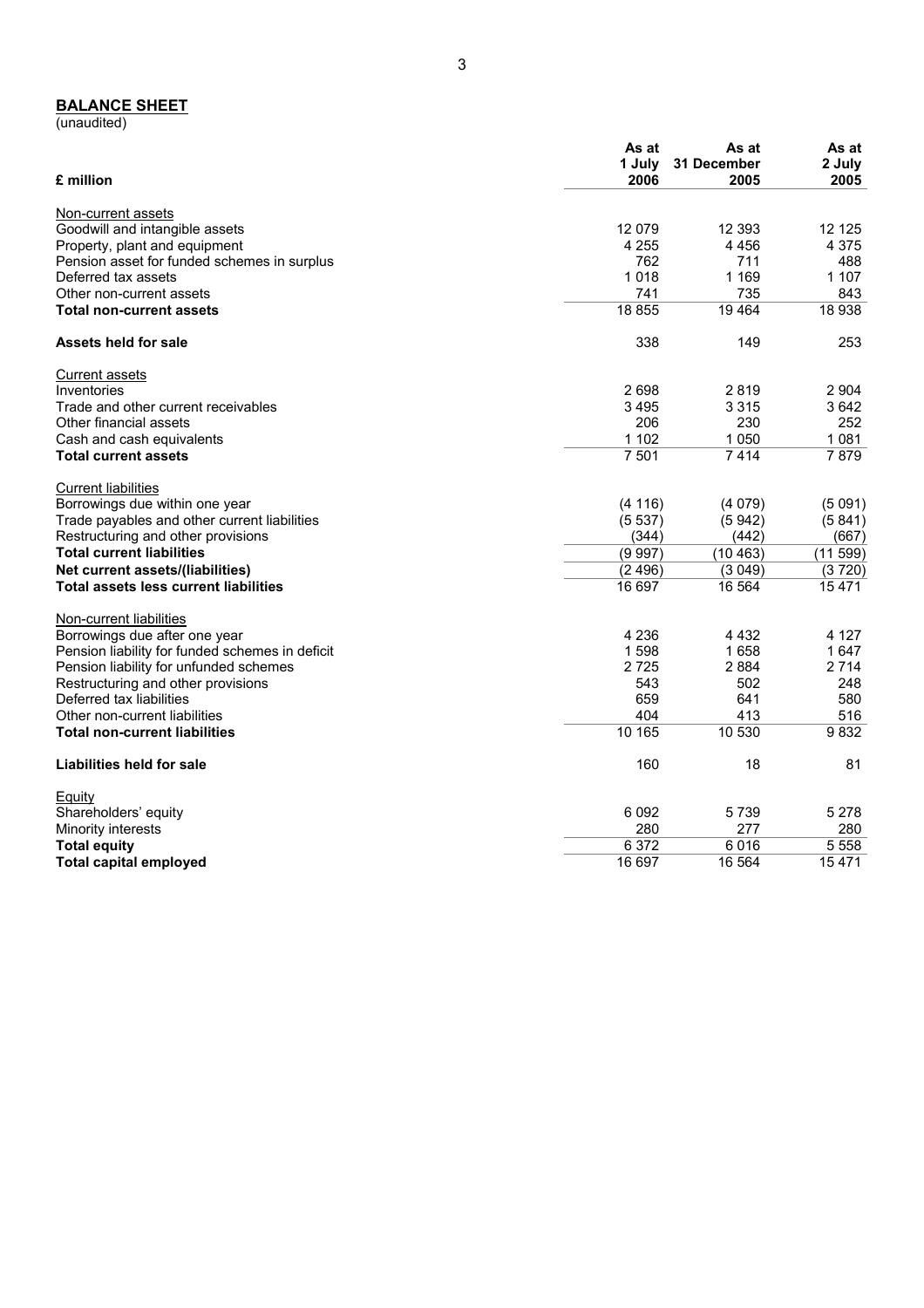#### **CASH FLOW STATEMENT**

| (unaudited)                                            |                  |        |
|--------------------------------------------------------|------------------|--------|
| £ million                                              | <b>Half Year</b> |        |
|                                                        | 2006             | 2005   |
| Operating activities                                   |                  |        |
| Cash flow from operating activities                    | 1 301            | 1459   |
| Income tax paid                                        | (299)            | (533)  |
| Net cash flow from operating activities                | 1 0 0 2          | 926    |
| Investing activities                                   |                  |        |
| Interest received                                      | 34               | 54     |
| Net capital expenditure                                | (302)            | (230)  |
| Acquisitions and disposals                             | 127              | 81     |
| Other investing activities                             | 31               | 205    |
| Net cash flow from/(used in) investing activities      | (110)            | 110    |
| <b>Financing activities</b>                            |                  |        |
| Dividends paid on ordinary share capital               | (820)            | (749)  |
| Interest and preference dividends paid                 | (191)            | (250)  |
| Change in borrowings and finance leases                | 34               | 224    |
| Purchase of treasury stock                             | (9)              | (196)  |
| Other financing activities                             | (51)             | (69)   |
| Net cash flow from/(used in) financing activities      | (1037)           | (1040) |
| Net increase/(decrease) in cash and cash equivalents   | (145)            | (4)    |
| Cash and cash equivalents at the beginning of the year | 868              | 994    |
| Effect of foreign exchange rate changes                | 194              | (65)   |
| Cash and cash equivalents at the end of period         | 917              | 925    |

# **ANALYSIS OF NET DEBT**

| (unaudited) |  |  |
|-------------|--|--|
|             |  |  |

|                                                                                    | As at  | As at       |
|------------------------------------------------------------------------------------|--------|-------------|
|                                                                                    | 1 July | 31 December |
| £ million                                                                          | 2006   | 2005        |
| Total borrowings                                                                   | (8352) | (8511)      |
| Borrowings due within one year                                                     | (4116) | (4079)      |
| Borrowings due after one year                                                      | (4236) | (4 432)     |
| Cash and cash equivalents as per balance sheet                                     | 1 102  | 1050        |
| Cash and cash equivalents as per cash flow statement                               | 917    | 868         |
| Add bank overdrafts deducted therein                                               | 185    | 183         |
| Less cash and cash equivalents in assets/liabilities held for sale                 |        | (1)         |
| Other financial assets                                                             | 206    | 230         |
| Derivatives and finance leases included in other receivables and other liabilities | (128)  | 23          |
| Net debt                                                                           | (7172) | (7 208)     |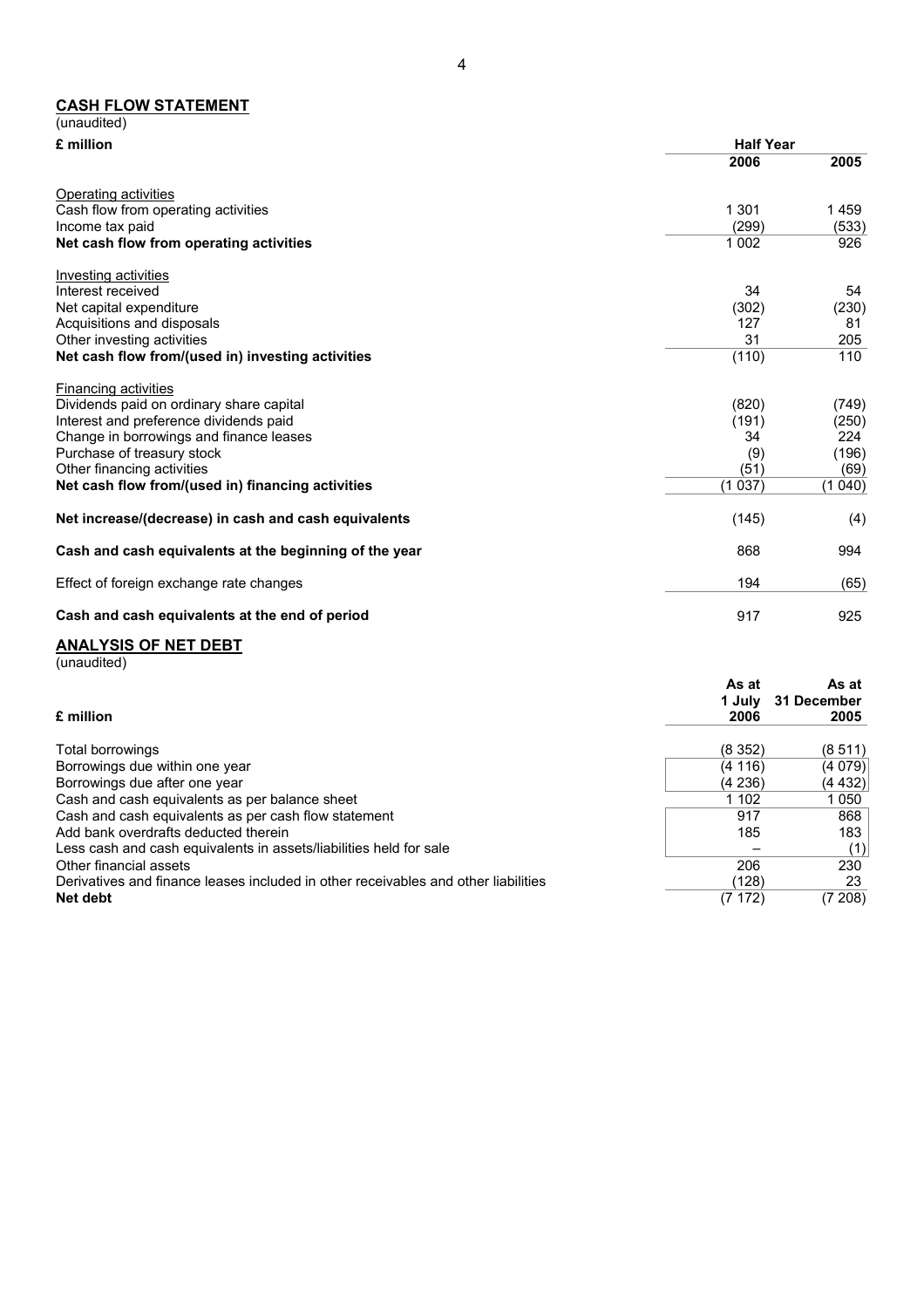#### **GEOGRAPHICAL ANALYSIS**

(unaudited)

#### **Continuing operations – Second Quarter**

| £ million                                                     | <b>Europe</b> | <b>Americas</b> | Asia Africa | Total     |
|---------------------------------------------------------------|---------------|-----------------|-------------|-----------|
| <b>Turnover</b>                                               |               |                 |             |           |
| 2005                                                          | 2725          | 2 2 4 3         | 1776        | 6744      |
| 2006                                                          | 2756          | 2 3 9 2         | 1905        | 7 0 5 3   |
| Change                                                        | 1.1%          | 6.6%            | 7.3%        | 4.6%      |
| Impact of:                                                    |               |                 |             |           |
| Exchange rates                                                | 1.0%          | 3.6%            | (0.2)%      | 1.6%      |
| Acquisitions                                                  | $0.0\%$       | $0.0\%$         | $0.0\%$     | $0.0\%$   |
| <b>Disposals</b>                                              | (0.9)%        | (0.7)%          | (1.1)%      | (0.9)%    |
| Underlying sales growth                                       | 1.0%          | 3.6%            | 8.7%        | 3.9%      |
| Price                                                         | (0.2)%        | 1.6%            | 1.4%        | $0.8\%$   |
| Volume                                                        | 1.2%          | 1.9%            | 7.2%        | 3.0%      |
| <b>Operating profit</b>                                       |               |                 |             |           |
| 2005                                                          | 464           | 112             | 232         | 808       |
| 2006                                                          | 370           | 382             | 234         | 986       |
| Change current rates                                          | $(20.1)\%$    | 242.8%          | 0.8%        | 22.2%     |
| Change constant rates                                         | $(21.0)\%$    | 237.5%          | 0.6%        | 20.8%     |
| <b>Operating margin</b>                                       |               |                 |             |           |
| 2005                                                          | 17.0%         | 5.0%            | 13.0%       | 12.0%     |
| 2006                                                          | 13.5%         | 16.0%           | 12.3%       | 14.0%     |
| Includes restructuring, business disposals and<br>impairments |               |                 |             |           |
| 2005                                                          | 0.1%          | $(11.0)\%$      | 0.2%        | $(3.6)\%$ |
| 2006                                                          | (1.6)%        | 0.4%            | (0.5)%      | (0.6)%    |

### **Continuing operations – Half Year**

| £ million                                                     | <b>Europe</b> | <b>Americas</b> | Asia Africa | <b>Total</b> |
|---------------------------------------------------------------|---------------|-----------------|-------------|--------------|
| Turnover                                                      |               |                 |             |              |
| 2005                                                          | 5 1 5 4       | 4 2 8 4         | 3 3 8 9     | 12 8 27      |
| 2006                                                          | 5 1 3 8       | 4 737           | 3721        | 13 596       |
| Change                                                        | (0.3)%        | 10.6%           | 9.8%        | $6.0\%$      |
| Impact of:                                                    |               |                 |             |              |
| Exchange rates                                                | 0.4%          | 7.7%            | 2.5%        | 3.4%         |
| Acquisitions                                                  | 0.0%          | 0.0%            | 0.0%        | 0.0%         |
| <b>Disposals</b>                                              | $(1.0)\%$     | (0.5)%          | (1.1)%      | (0.9)%       |
| Underlying sales growth                                       | 0.3%          | 3.2%            | 8.3%        | $3.4\%$      |
| Price                                                         | (0.4)%        | 1.5%            | 1.2%        | $0.7\%$      |
| Volume                                                        | 0.7%          | 1.7%            | 7.0%        | 2.7%         |
| <b>Operating profit</b>                                       |               |                 |             |              |
| 2005                                                          | 859           | 416             | 447         | 1 722        |
| 2006                                                          | 770           | 725             | 459         | 1954         |
| Change current rates                                          | $(10.3)\%$    | 74.6%           | 2.5%        | 13.5%        |
| Change constant rates                                         | $(10.7)\%$    | 60.7%           | (0.2)%      | 9.8%         |
| <b>Operating margin</b>                                       |               |                 |             |              |
| 2005                                                          | 16.7%         | 9.7%            | 13.2%       | 13.4%        |
| 2006                                                          | 15.0%         | 15.3%           | 12.3%       | 14.3%        |
| Includes restructuring, business disposals and<br>impairments |               |                 |             |              |
| 2005                                                          | 0.4%          | (5.8)%          | 0.6%        | $(1.6)\%$    |
| 2006                                                          | $(0.4)\%$     | $0.0\%$         | 0.5%        | $0.0\%$      |

### **Operating profit of discontinued operations – Second Quarter**

| £ million | Europe | Americas Asia Africa     | Total |
|-----------|--------|--------------------------|-------|
| 2005      |        | $\overline{\phantom{0}}$ | 50    |
| 2006      | 39     | -                        | 39    |

### **Operating profit of discontinued operations – Half Year**

| £ million | <b>Europe</b> |                          | Americas Asia Africa     | Total |
|-----------|---------------|--------------------------|--------------------------|-------|
| 2005      | 102           | ٦4                       | $\overline{\phantom{a}}$ | 116   |
| 2006      | 95            | $\overline{\phantom{0}}$ | $\overline{\phantom{0}}$ | 95    |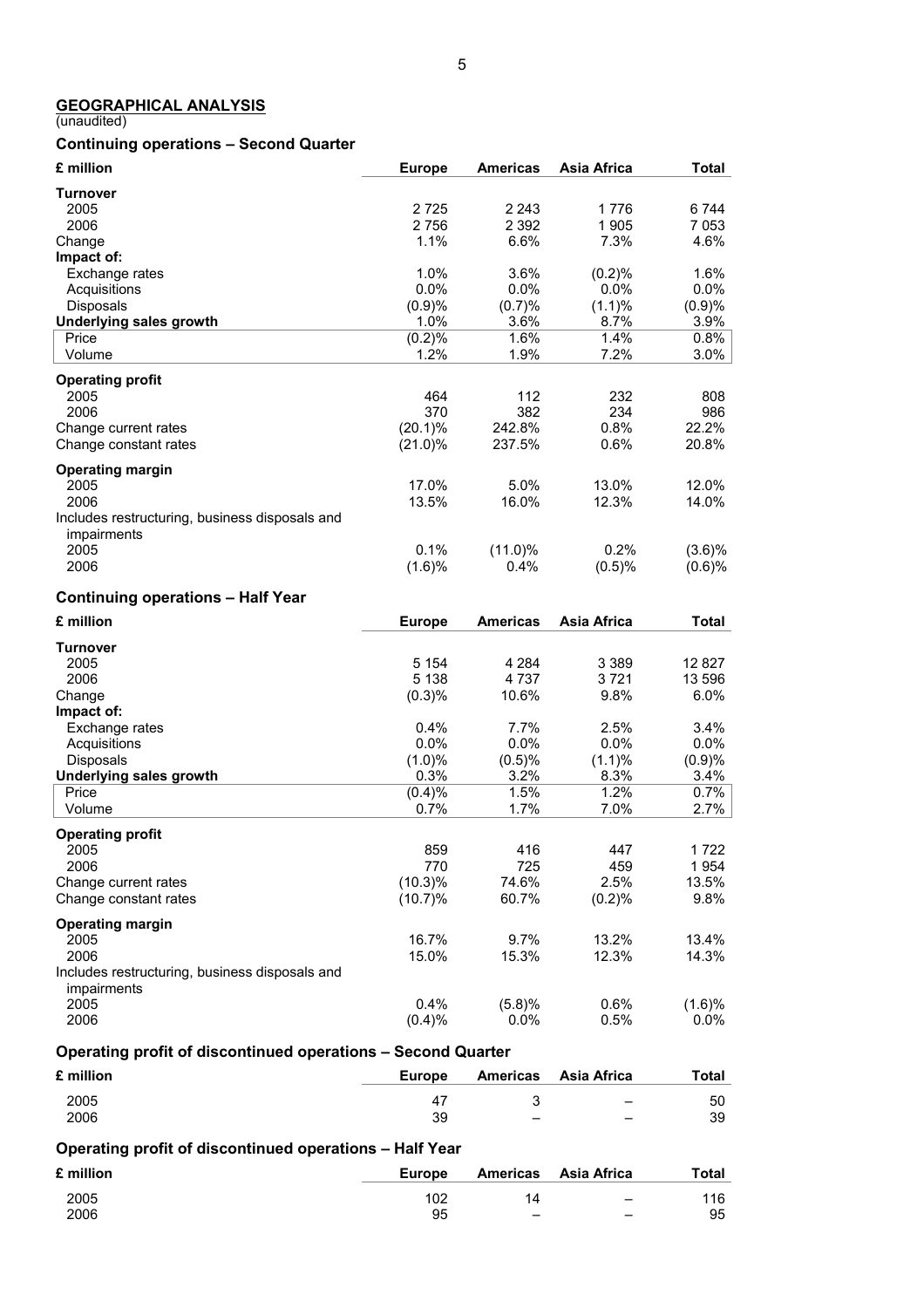(unaudited)

### **Continuing operations – Second Quarter**

|                         | Savoury,<br>dressings and | Ice cream<br>and |           | <b>Personal</b> | Home care<br>and | Home and<br>Personal |         |
|-------------------------|---------------------------|------------------|-----------|-----------------|------------------|----------------------|---------|
| £ million               | spreads                   | beverages        | Foods     | care            | other            | Care                 | Total   |
| <b>Turnover</b>         |                           |                  |           |                 |                  |                      |         |
| 2005                    | 2 2 1 6                   | 1563             | 3779      | 1762            | 1 203            | 2965                 | 6744    |
| 2006                    | 2 2 9 6                   | 1623             | 3919      | 1900            | 1 234            | 3 134                | 7053    |
| Change                  | 3.5%                      | 3.9%             | 3.7%      | 7.8%            | 2.6%             | 5.7%                 | 4.6%    |
| Impact of:              |                           |                  |           |                 |                  |                      |         |
| Exchange rates          | 1.8%                      | 1.3%             | 1.6%      | 1.8%            | 1.5%             | 1.6%                 | 1.6%    |
| Acquisitions            | 0.0%                      | $0.0\%$          | $0.0\%$   | 0.0%            | $0.0\%$          | $0.0\%$              | $0.0\%$ |
| <b>Disposals</b>        | (1.5)%                    | (0.4)%           | $(1.0)\%$ | (1.1)%          | (0.3)%           | (0.7)%               | (0.9)%  |
| Underlying sales growth | 3.2%                      | 3.0%             | 3.1%      | 7.1%            | $1.4\%$          | 4.8%                 | $3.9\%$ |
| <b>Operating profit</b> |                           |                  |           |                 |                  |                      |         |
| 2005                    | 353                       | 49               | 402       | 284             | 122              | 406                  | 808     |
| 2006                    | 319                       | 263              | 582       | 310             | 94               | 404                  | 986     |
| Change current rates    | (9.4)%                    | 440.3%           | 45.3%     | 9.3%            | $(23.2)\%$       | (0.5)%               | 22.2%   |
| Change constant rates   | (10.9)%                   | 502.0%           | 45.3%     | 6.6%            | $(25.3)\%$       | $(3.0)\%$            | 20.8%   |
| <b>Operating margin</b> |                           |                  |           |                 |                  |                      |         |
| 2005                    | 15.9%                     | 3.1%             | 10.6%     | 16.1%           | 10.2%            | 13.7%                | 12.0%   |
| 2006                    | 13.9%                     | 16.2%            | 14.9%     | 16.3%           | 7.6%             | 12.9%                | 14.0%   |

# **Continuing operations – Half Year**

|                         | Savoury,      | Ice cream |           |          | Home care  | Home and  |         |
|-------------------------|---------------|-----------|-----------|----------|------------|-----------|---------|
| £ million               | dressings and | and       |           | Personal | and        | Personal  |         |
|                         | spreads       | beverages | Foods     | care     | other      | Care      | Total   |
| Turnover                |               |           |           |          |            |           |         |
| 2005                    | 4 4 5 8       | 2 5 9 8   | 7 0 5 6   | 3 4 0 9  | 2 3 6 2    | 5 7 7 1   | 12827   |
| 2006                    | 4 6 2 8       | 2 7 4 2   | 7 3 7 0   | 3754     | 2472       | 6 2 2 6   | 13 596  |
| Change                  | 3.8%          | 5.5%      | 4.4%      | 10.1%    | 4.7%       | 7.9%      | $6.0\%$ |
| Impact of:              |               |           |           |          |            |           |         |
| Exchange rates          | 2.8%          | 2.9%      | 2.8%      | 4.3%     | $3.7\%$    | 4.1%      | 3.4%    |
| Acquisitions            | 0.0%          | $0.0\%$   | $0.0\%$   | $0.0\%$  | 0.1%       | $0.0\%$   | $0.0\%$ |
| <b>Disposals</b>        | (1.5)%        | (0.3)%    | $(1.0)\%$ | (0.8)%   | (0.5)%     | (0.7)%    | (0.9)%  |
| Underlying sales growth | 2.5%          | 2.8%      | 2.6%      | 6.4%     | 1.4%       | 4.4%      | 3.4%    |
| <b>Operating profit</b> |               |           |           |          |            |           |         |
| 2005                    | 746           | 134       | 880       | 585      | 257        | 842       | 1722    |
| 2006                    | 713           | 374       | 1 0 8 7   | 652      | 215        | 867       | 1954    |
| Change current rates    | (4.4)%        | 178.9%    | 23.5%     | 11.5%    | $(16.2)\%$ | 3.1%      | 13.5%   |
| Change constant rates   | (6.5)%        | 179.2%    | 21.3%     | 5.9%     | $(20.0)\%$ | $(2.0)\%$ | 9.8%    |
| <b>Operating margin</b> |               |           |           |          |            |           |         |
| 2005                    | 16.7%         | $5.2\%$   | 12.5%     | 17.2%    | 10.9%      | 14.6%     | 13.4%   |
| 2006                    | 15.4%         | 13.6%     | 14.7%     | 17.4%    | $8.7\%$    | 13.9%     | 14.4%   |